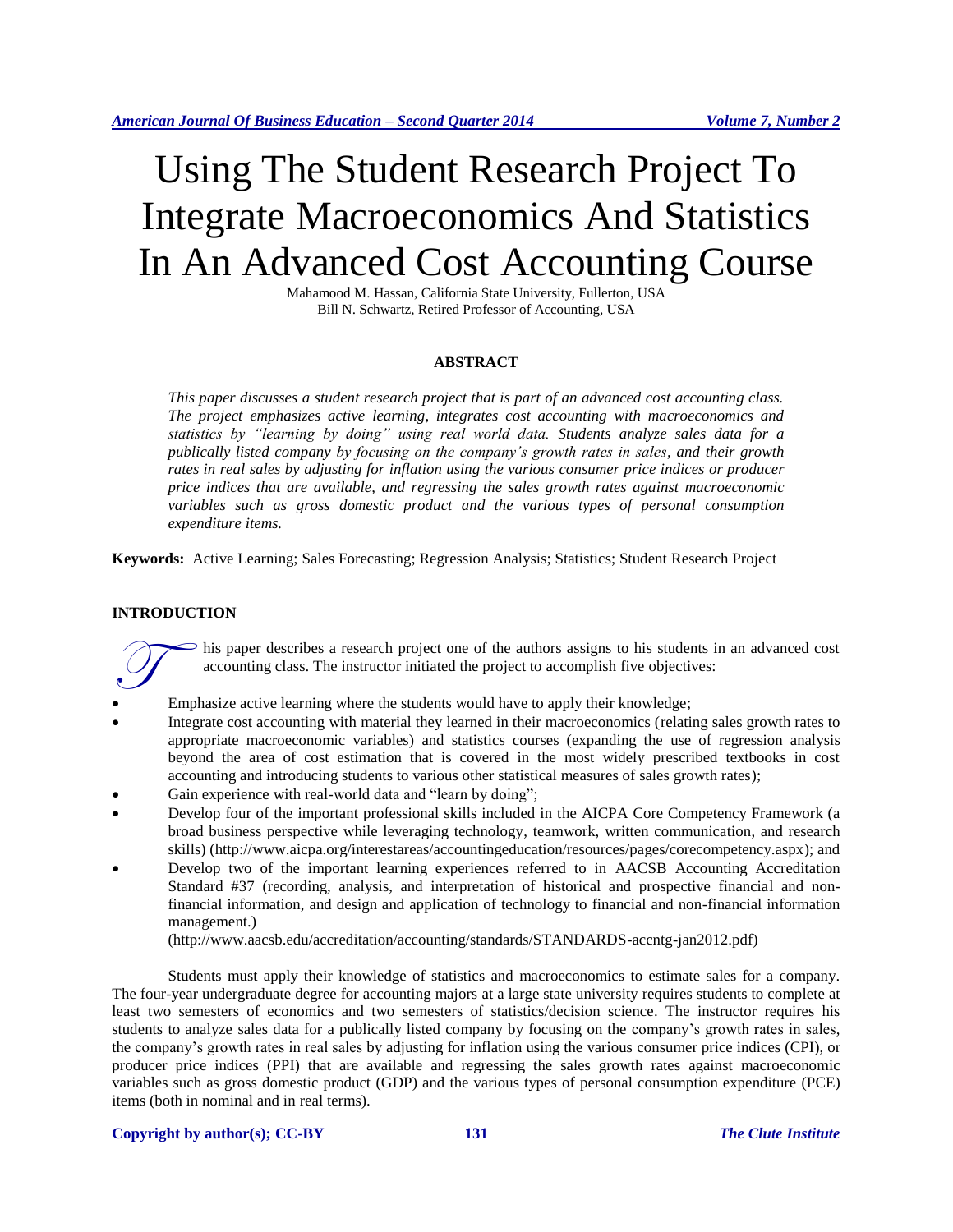# **LITERATURE REVIEW**

Instructors have used various methods to supplement and expand on accounting textual materials such as research papers, professional and academic journal articles, cases, modules, service-learning projects, guest speakers and the like. Theuri et al. (2011) used a multimedia-based instructional supplement that included a discussion of accounting concepts based on everyday "student-type language to help prepare students for traditional lectures." The authors stated that "the best learning environments exist where there are . . . engaged experiences," and that "remembering cannot be simply transmitted from the instructor to the learner because the learner hasn't experienced what the instructor has" (p. 110). In the financial accounting area, Baril et al. (2007) provided a project where students use several models to estimate the value of employee stock options. Briggs and Beams (2012) developed a comprehensive case on securitization of assets for use in a graduate financial, advanced, or second semester intermediate financial accounting class as a take-home assignment. Brenner and Watkins (2011) developed cases for classroom use to help students learn to use the FASB Codification.

In the cost/managerial area, Platt and Towry (2001) designed a case for a cost accounting course to help students develop a greater appreciation for activity-based costing. Stout et al. (2004) prepared and offered a project management module in a graduate managerial accounting course. Dikolli and Sedatole (2004) used a case for students to apply regression analysis to estimate a cost function using historical cost and volume data. Students had to evaluate the usefulness of a cost function for decision making and planning regarding a company's entry into new product markets. Friedman et al. (2006) used an emerging technology in a managerial accounting course. They created a comprehensive case study (The Light) that provided each student with a unique case with an artificial intelligent grading modular, a high-speed feedback modular capable of giving unlimited feedback that was available 24/7, without incurring additional instructor resources. Again, this time in a managerial accounting context, students had engaged experiences that went beyond what the instructor alone could do. Swain et al. (2010) prepared a case for an intermediate cost accounting course so that students could apply concepts such as direct versus indirect costs, variable versus fixed costs, break-even analysis, budgets and variance analysis in a service industry context.

Others went in different directions. Paquette (2005) developed an extended assignment using spreadsheet software to help students calculate growth rates for sales and earnings using historical data from company annual reports. Hoffjan (2005) played a short business game in an advanced management accounting course to emphasize relevant costs, opportunity costs, and transfer prices. The game took three, 75-minute class meetings to play. Chiang (2008) used service-learning projects in a managerial accounting class to conduct detailed cost analyses. Danvers and Brown (2009) built a model to support planning and decision-making, using cost-volume-profit and benchmarking in an advanced managerial accounting course.

This paper adds to that literature and offers a project that engages experience beyond what the instructor can do. The remainder of this paper includes a description of the advanced cost accounting course, the background for the research project, the project itself, students feedback from responses to a questionnaire collected in spring 2013, reflections on past semesters, possibilities for the future, and conclusions.

# **THE ADVANCED COST ACCOUNTING COURSE<sup>1</sup>**

This is an elective course offered to accounting seniors at a large state university with over 1,000 accounting majors. Senior students must have completed all their junior level courses by the time they take their electives. The instructor informs the students at the first lecture that they will need to draw upon their knowledge from courses in economics (two semesters in freshman year) and statistics/decision science (two semesters in junior year). The catalog description of the course reads:

*This course covers advanced topics in accounting: strategic profitability analysis; cost allocation and resources; quality and Just-In Time Inventory; and investment decisions and management control.*

l

<sup>&</sup>lt;sup>1</sup> Syllabi, exams, and any other information/material that the reader would like to have are available upon request by contacting the corresponding author.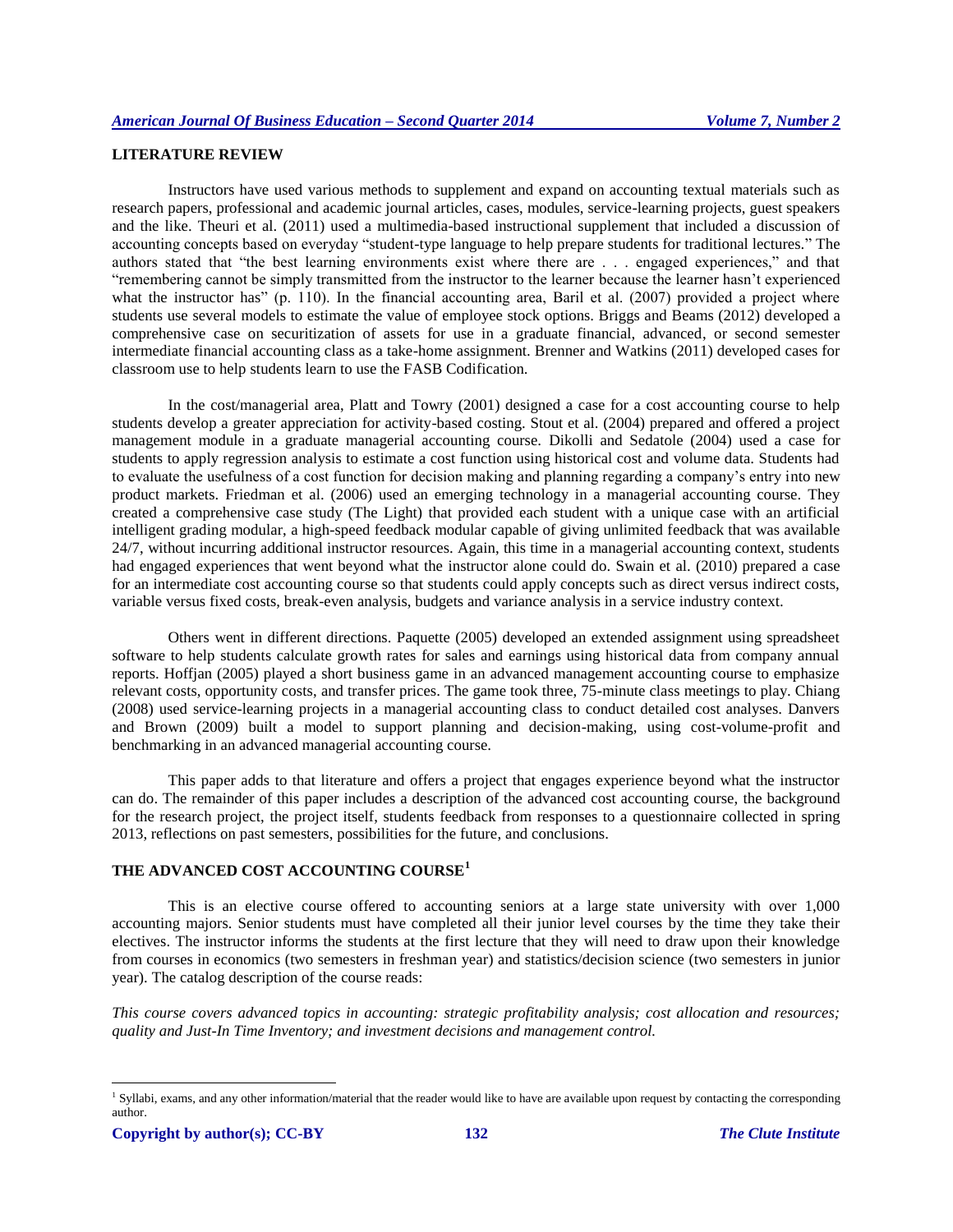The advanced cost accounting course was offered in fall and spring semesters and occasionally in summer but has been offered only in spring semesters since 2010. The number of students has varied from 15 to 40 (maximum permitted) when only one section is offered.

Hilton et al. (2008) is the required textbook. The primary course topics are financial and cost-volume-profit models and absorption versus variable costing which appear on the midterm exam. Cost estimation, applying various types of statistical techniques to forecasting sales (where the project comes in), introduction to investor behavior and decision-making, strategic issues in making investment decisions, transfer pricing and organizational design, responsibility accounting, and evaluation of divisional performance appear on the final exam.

The instructor conducts the course in a lecture-discussion format. The class meets one night per week for 15 weeks. The instructor determines grades based on the performance on the mid-term exam (40%), final exam (45%), and research project (15%). The exams consist of problems and essay questions. Questions from the final exam relating to applying various types of statistical techniques to forecast sales and investor behavior and decisionmaking also relates to the project. These topics are usually covered in weeks 10 and 11 of the semester when the instructor discusses the research project and emphasizes the learning objectives of the project.

#### **BACKGROUND FOR THE PROJECT**

Laksmana and Tietz (2008) found empirical evidence that the leading textbooks in cost accounting devote an appreciable amount of space to cost estimation. For example, under the topic of cost estimation (also called determining how costs behave) Horngren et al. (2012, pp. 340-357) discusses five methods: the industrial engineering method, the conference method, the account analysis method, the high-low method, and regression analysis.

However, Horngren et al. (2012) devote the most space to regression analysis. The same extensive coverage and assessment of regression analysis appear in Kinney and Raiborn (2011, pp. 73-78), Blocher et al. (2013, pp. 269-279), and Hilton et al. (2008, pp. 424-435).

The instructor extends the application of regression analysis to sales forecasting which is also mentioned in Blocher et al. (2013, pp. 357-358) and Hilton et al. (2008, pp. 614-615) where they discuss the various approaches to sales forecasting and give prominence to the econometric approaches but without any computational analysis. The forecast of sales growth rates or sales trends is the starting point in setting the operating budget and Blocher et al. (2013, p. 357) warns that "An inaccurate sales forecast can render the entire budget a futile exercise and often imposes costly expenses to the firm as well as the suppliers."

To summarize, the instructor discusses various ways of estimating costs with an extensive focus on regression analysis. When discussing the topic "applying various types of statistical techniques to forecasting sales," the instructor extends regression analysis to sales forecasting which is an important part of budgeting. Students learn about budgeting in one of the prerequisite accounting courses. The advanced cost accounting course introduces students to some of the quantitative methods for forecasting sales.

#### **THE PROJECT**

The instructor introduced this research project in the course in Fall 2009 and has required it in Spring 2010 and every spring since then. He felt it would enhance active learning while integrating the subject matter with macroeconomics and statistics and give the students exposure to real-world data. The instructor observed that students found the subject matter too abstract and conceptual so that the project would help them see how practical some of the course material really was.

Prior to Fall 2009, students form their own teams of two and select a publically-listed company that has at least 20 years of sales and operating income data. Team members compute degree of operating leverage ratios and discuss their findings with the rest of the class (oral presentation) and submit a final report to the instructor.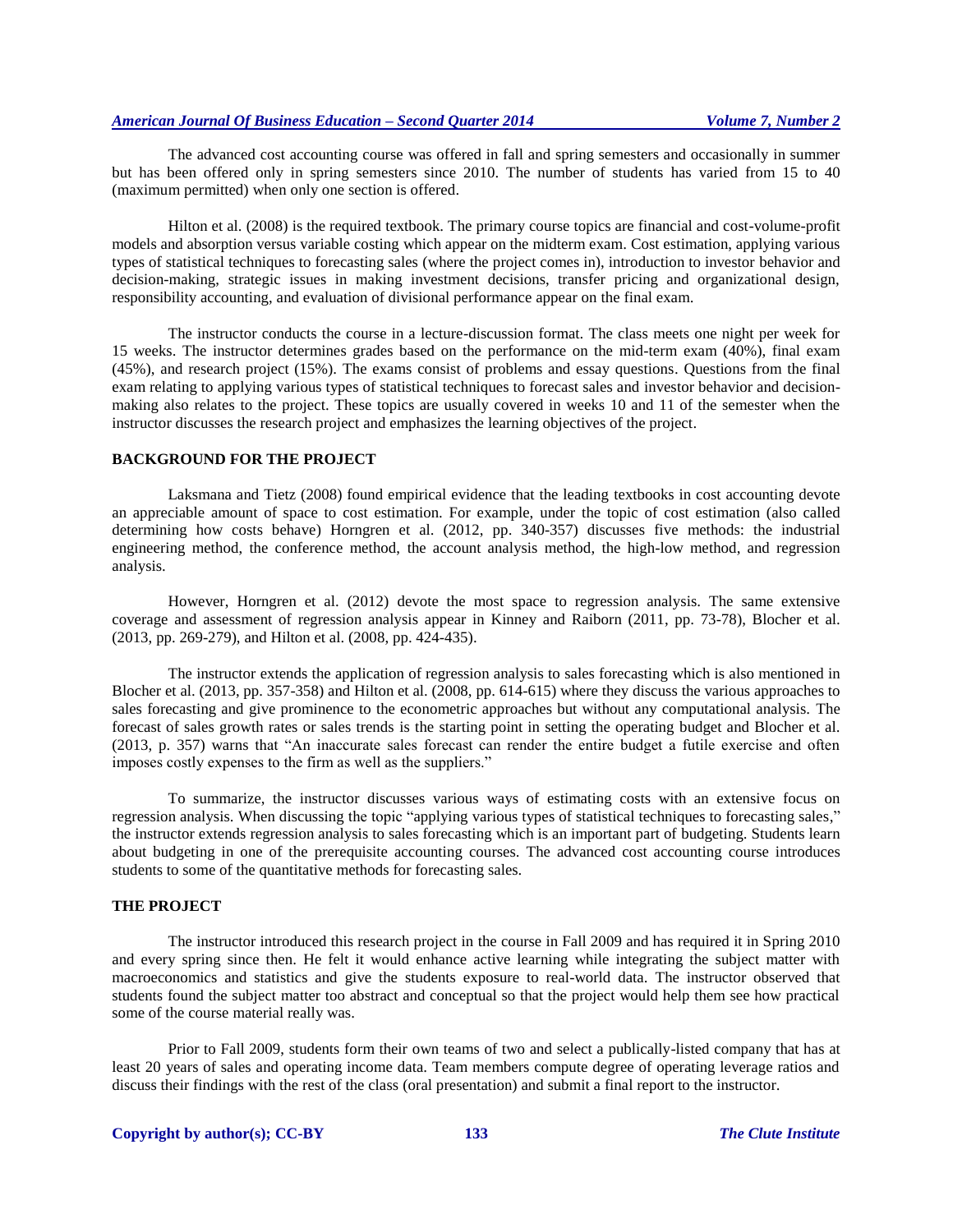In Fall 2009, the instructor decided to integrate a new project in conjunction with the topic titled "applying various types of statistical techniques to forecasting sales" An important aspect is to develop the ability to link data, knowledge, and the insight together from various disciplines to provide information for decision-making. Requiring students to undertake a research project that integrates the knowledge gained from macroeconomics and statistics to sales forecasting is an attempt to develop the core competencies described in the AICPA Framework and the AACSB's Accounting Standard #37. These represent the fourth and fifth learning objectives, described above.

The instructor introduces the project in week 10 of the semester after the students have completed Cost estimation and an introduction to statistical measures of trend analysis such as arithmetic mean, variance, standard deviation, t-test, coefficient of variation, and geometric mean. The instructor reviews the fundamentals of regression analysis when discussing cost estimation, to explain the practical difficulties of implementing it, and to make the students aware of the underlying assumptions.

Students form their own teams and select a publically-listed company which has at least 16 years of sales data and the relevant macroeconomic data. Reasons for accepting at least 16 years of data as opposed to at least 25 years, which was the number of years the instructor used in Fall 2009 and Spring 2010, is discussed later under "Reflections on Past Semesters." Team members perform a quick search to ensure that the company has sufficient data available and then contact the instructor to have their company approved.

The instructor approves companies on a first-come basis. An important part of the approval process is to ensure that the company selected has a financial year ending during the October 31 to February 28 time period and ideally on December 31 because the macroeconomic data are available only for the calendar year. The instructor allows for the sales data and the macroeconomic data to be mismatched by a maximum of two months so as to allow students to have a broader choice of companies. Forming teams of two ensures that each student is responsible for a significant part of the research project and synergies flow from their respective abilities. The instructor spends ten minutes each week discussing any difficulties that teams are encountering and whether each team member is making a meaningful contribution. Students are encouraged to report problems with their teammates to the instructor, but reports of problems are very rare.

Moderate supervision is essential in guiding the students. The instructor reviews the data presented by the teams to ensure that they are utilizing the appropriate CPI or PPI and macro-economic variables and that the statistical results are plausible. The instructor does not offer direct assistance in interpreting the results or with the written part of the project.

The sales data are readily available from the *Wharton Research Data Services* paid subscription service. It also should be available on the database at most college libraries and is available at the SEC website at http://www.sec.gov/edgar/searchedgar/webusers.htm. The students acquire the relevant macroeconomic data from the *Economic Report of the President.* The U.S. Government Printing Office publishes the report, which is freely available at http://www.whitehouse.gov/administration/eop/cea/economic-report-of-the-president. Students must identify and collect: (1) an appropriate price index to express the company's sales in real terms (inflation adjusted) and (2) an appropriate macroeconomic driver such as GDP or PCE or the various components of GDP or PCE expressed in nominal and in real terms.

Using class time to demonstrate how to apply the regression functions in Microsoft Excel and how to interpret the results removes some of the students' anxieties in undertaking the project. The instructor presents the data for Home Depot to illustrate how the project should work (see Appendix 3). Students can convert nominal sales into "real sales" using the producer price index for consumer durable goods (Table B-65 of the *Economic Report of the President* for 2013), using 2005 as the base year. It does not matter which base year students select because they are examining growth rates in sales and growth rates in the macroeconomic variables and these will be the same irrespective of the base year they chose. The data for personal consumption expenditures for durable goods appear in nominal and real terms (Tables B-16 and B-17 from the 2013 *Report*). Growth rates in sales and PCE are in nominal and real terms.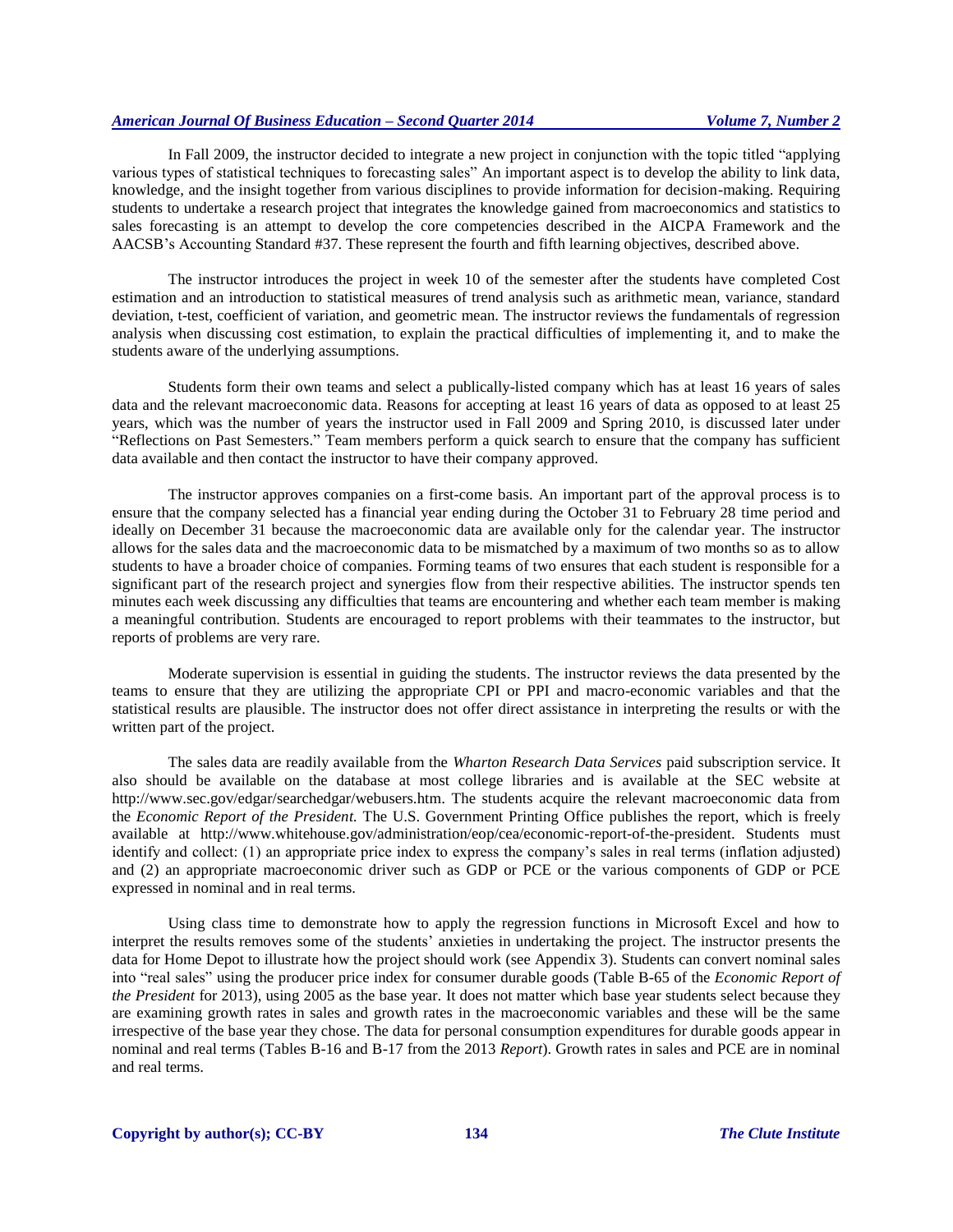Students analyze and explain the respective means, standard deviations, coefficient of variations, computed t-values, and geometric means. Paquette (2005) shows that geometric mean is a superior measure of past performance than arithmetic mean because the latter tends to overstate the true growth rate when there are significant variations in the growth rates during the period under review.

|                                                              | Table 1                                                                                 |                       |             |                |  |  |  |  |
|--------------------------------------------------------------|-----------------------------------------------------------------------------------------|-----------------------|-------------|----------------|--|--|--|--|
| <b>Regression of Sales Growth Rates and PCE Growth Rates</b> |                                                                                         |                       |             |                |  |  |  |  |
|                                                              |                                                                                         |                       |             |                |  |  |  |  |
|                                                              | (Sales Growth Rates) <sub>t</sub> = $2.6537\% + 1.9338$ (PCE Growth Rates) <sub>t</sub> |                       |             |                |  |  |  |  |
|                                                              |                                                                                         |                       |             |                |  |  |  |  |
| <b>SUMMARY OUTPUT</b>                                        |                                                                                         |                       |             |                |  |  |  |  |
| <b>Regression Statistics</b>                                 |                                                                                         |                       |             |                |  |  |  |  |
| Multiple R                                                   | 0.711908739                                                                             |                       |             |                |  |  |  |  |
| R Square                                                     | 0.506814052                                                                             |                       |             |                |  |  |  |  |
| <b>Adjusted R Square</b>                                     | 0.473934989                                                                             |                       |             |                |  |  |  |  |
| <b>Standard Error</b>                                        | 0.090002093                                                                             |                       |             |                |  |  |  |  |
| Observations                                                 | 17                                                                                      |                       |             |                |  |  |  |  |
|                                                              |                                                                                         |                       |             |                |  |  |  |  |
| <b>ANOVA</b>                                                 |                                                                                         |                       |             |                |  |  |  |  |
|                                                              | df                                                                                      | SS                    | <b>MS</b>   | $\overline{F}$ |  |  |  |  |
| Regression                                                   | 1                                                                                       | 0.124863191           | 0.124863191 | 15.4144919     |  |  |  |  |
| Residual                                                     | 15                                                                                      | 0.121505651           | 0.008100377 |                |  |  |  |  |
| Total                                                        | 16                                                                                      | 0.246368842           |             |                |  |  |  |  |
|                                                              |                                                                                         |                       |             |                |  |  |  |  |
|                                                              | Coefficients                                                                            | <b>Standard Error</b> | t Stat      | $P-value$      |  |  |  |  |
| Intercept                                                    | 0.026537266                                                                             | 0.029416314           | 0.902127494 | 0.38124709     |  |  |  |  |
| X Variable 1                                                 | 1.933826531                                                                             | 0.492552931           | 3.926129375 | 0.00134749     |  |  |  |  |
|                                                              |                                                                                         |                       |             |                |  |  |  |  |

Table 1 shows the results of regressing sales growth rates to PCE growth rates. The constant coefficient, representing the long term trend for Home Depot's sales, is not statistically significant and can be set to zero (this is the fixed cost element in cost estimation). The instructor discusses the various implications of the regression results if the constant coefficient is statistically significant and if the slope coefficient is not statistically significant.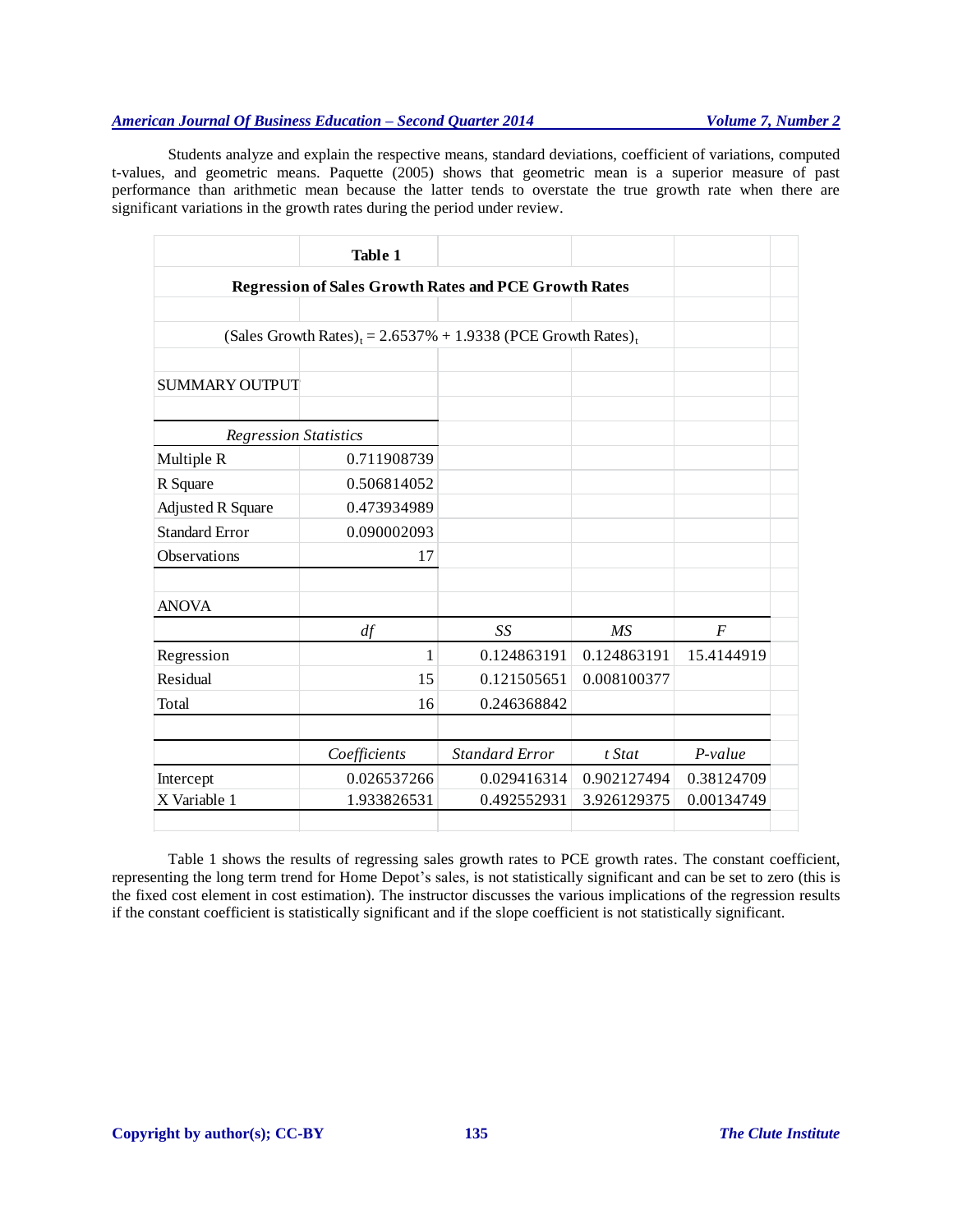|                                                                                                 | <b>Table 2</b> |                       |               |                  |  |  |  |  |
|-------------------------------------------------------------------------------------------------|----------------|-----------------------|---------------|------------------|--|--|--|--|
| <b>Regression of Real Sales Growth Rates and Real PCE Growth Rates</b>                          |                |                       |               |                  |  |  |  |  |
|                                                                                                 |                |                       |               |                  |  |  |  |  |
| (Real Sales Growth Rates) <sub>t</sub> = -2.5407% + 2.0140 (Real PCE Growth Rates) <sub>t</sub> |                |                       |               |                  |  |  |  |  |
|                                                                                                 |                |                       |               |                  |  |  |  |  |
| <b>SUMMARY OUTPUT</b>                                                                           |                |                       |               |                  |  |  |  |  |
|                                                                                                 |                |                       |               |                  |  |  |  |  |
| <b>Regression Statistics</b>                                                                    |                |                       |               |                  |  |  |  |  |
| Multiple R                                                                                      | 0.740937832    |                       |               |                  |  |  |  |  |
| R Square                                                                                        | 0.54898887     |                       |               |                  |  |  |  |  |
| <b>Adjusted R Square</b>                                                                        | 0.518921462    |                       |               |                  |  |  |  |  |
| <b>Standard Error</b>                                                                           | 0.089647718    |                       |               |                  |  |  |  |  |
| Observations                                                                                    | 17             |                       |               |                  |  |  |  |  |
|                                                                                                 |                |                       |               |                  |  |  |  |  |
| <b>ANOVA</b>                                                                                    |                |                       |               |                  |  |  |  |  |
|                                                                                                 | df             | SS                    | MS            | $\boldsymbol{F}$ |  |  |  |  |
| Regression                                                                                      | 1              | 0.146739156           | 0.146739156   | 18.2586028       |  |  |  |  |
| Residual                                                                                        | 15             | 0.1205507             | 0.008036713   |                  |  |  |  |  |
| Total                                                                                           | 16             | 0.267289856           |               |                  |  |  |  |  |
|                                                                                                 |                |                       |               |                  |  |  |  |  |
|                                                                                                 | Coefficients   | <b>Standard Error</b> | t Stat        | P-value          |  |  |  |  |
| Intercept                                                                                       | $-0.02540674$  | 0.035830361           | $-0.70908413$ | 0.48914772       |  |  |  |  |
| X Variable 1                                                                                    | 2.01400029     | 0.471330733           | 4.27300863    | 0.00066708       |  |  |  |  |
|                                                                                                 |                |                       |               |                  |  |  |  |  |

Table 2 shows the results of regressing real sales growth rates to real PCE growth rates (similar results as in Table 1). In summary, the instructor gives the students the Appendix and Tables 1 and 2 for Home Depot in Microsoft Excel format.

The students prepare tables for their company and submit a minimum of three pages (double spaced) discussing their results. They devote a maximum of one-half page to discussing the background of the company they selected. Students should relate the discussion regarding annual sales and macroeconomic data to the choice of CPI or PPI they made and to the macroeconomic variables they selected. Students also should discuss the growth rates in nominal and real sales and the significance of the means, standard deviations, coefficient of variations, computed tvalues, and geometric means. Students must provide an extensive explanation of the regression results from Tables 1 and 2 and must relate the results to their statistical data. Teams submit a hard copy of the research project and an electronic version of their data so the instructor can verify their results. The research projects are due at the last class of the semester when the instructor once again discusses the learning objectives of the project. Students have commented informally to the instructor that the project is very challenging, but rewarding in that it assists them in integrating the knowledge gained from their economics and statistics courses in a meaningful way to accounting and financial decision making. Grading of the project reveals that the majority of the teams understood the concepts and appropriately interpreted their statistical results. Questions on the final exam further help the instructor to determine

#### **Copyright by author(s); CC-BY 136** *The Clute Institute*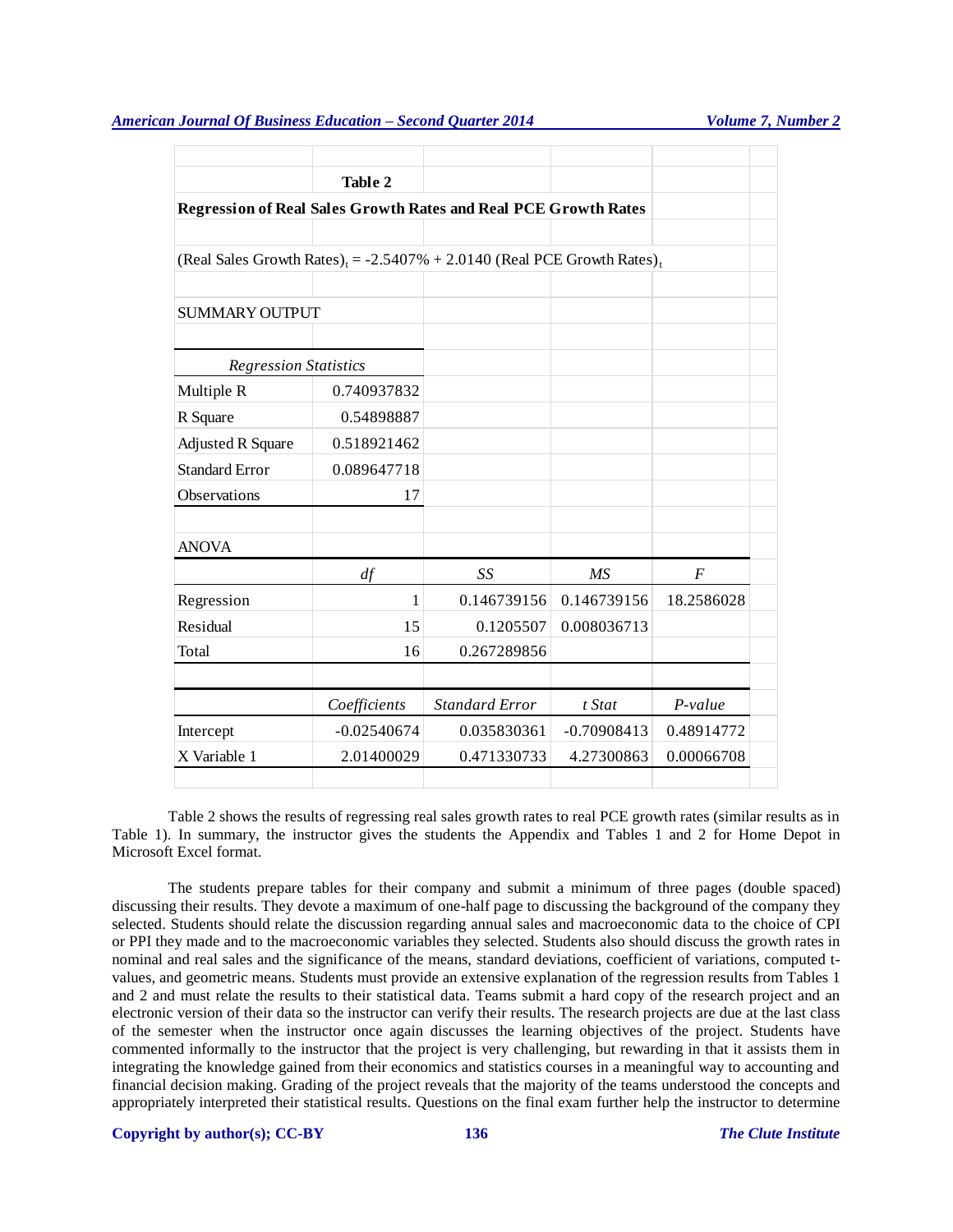whether the learning objectives have been achieved. Students were encouraged to complete a questionnaire about the research project in Spring 2013, and the results are discussed below. In grading the project, the instructor allocated 20% for the computations presented in the tables, 60% for technical analysis of the results, and 20% for the composition of the paper (grammar, spelling, and logical flow.) In Spring 2012, the instructor received 11 projects, and the class average was 71% (which is a C grade) with a standard deviation of 11.24%. Students achieved similar results in Spring 2013. The instructor received 18 projects, and the class average was 72% (which is a C grade) with a standard deviation of 11.36%. In both years, some of the teams did not spend sufficient time relating their regression results to the Management Discussion and Analysis (MD&A) presented in the company's financial reports and to reports issued by financial analysts.

#### **STUDENTS FEEDBACK FROM QUESTIONNAIRE IN SPRING 2013**

Students were given an opportunity to complete a questionnaire online after the research project was submitted for extra credit. A faculty member in the Department monitored which students completed the questionnaire and submitted the information to the instructor so that credit could be given to the students. The contents of the questionnaire were available to the instructor after the course grades were posted. Twenty-eight of the thirty-six students completed the questionnaire (77.8 percent). The questionnaire posed four questions:

- 1) List and discuss the challenges you faced in completing your research project;
- 2) How can the requirements for the research project be changed to enhance the benefit(s) that you may derive from completing the research project;
- 3) List three things (if any) you liked about the research project; and
- 4) List three things (if any) that you disliked about the research project.

Some interpreted the first question in positive terms, others negatively. As a result, the responses to what they liked (Question #3) and disliked (Question #4) were not mutually exclusive from the first question. Question #2 asked for recommendations for future changes in the project requirements. Those responses also were not always distinct from the other comments.

In general, it appeared the students believe the project is a positive experience. The comments related primarily to ways the instructor can enhance the project assignment. One overall impression of the responses was that students would have liked the instructor to provide materials and explanations so the students would not have to interpret the results and not have to think critically. The instructor needs to emphasize at the outset that the project requires independent thinking that mirrors the kind of experiences students will encounter in the work place. Such an explanation will justify the approach and help the students appreciate its relevance to their future endeavors.

The vast majority of the 28 respondents really liked applying the knowledge they gained in the course and, in particular, applying it to real world data. They liked applying Excel and using knowledge they gained from other courses. Many appeared frustrated by their inability to identify companies stable enough to reach the 40%  $\mathbb{R}^2$ threshold. Some would have preferred to select a company from a list the instructor provided, all of which met the threshold. However, some were happy to choose their own companies and comfortable with the challenge of identifying an acceptable one. The instructor needs to discuss the company selection process in a way that prepares the students for this experience and explains why it is important for them to be confronted by this issue. Many liked selecting their own partner, as opposed to having one assigned. Some would have preferred to work alone. It may be desirable for the instructor to explain the importance of working on teams in a work environment. Quite a few mentioned the difficulty of finding time to meet with their partner, a situation quite typical of an urban, commuter institution. Several liked working with the Wharton database and felt exposure to it was a positive experience. A number of suggested changes related to more instructor guidance. Students would like class time devoted to learning how to interpret the data and how to address the issue of companies with  $R^2$  less than 40%.

### **REFLECTIONS ON PAST SEMESTERS**

As mentioned earlier, the instructor introduced this research project in Fall 2009 and required it in Spring 2010, Spring 2011, Spring 2012, and Spring 2013. The instructor placed greater emphasis on data gathering and the

#### **Copyright by author(s); CC-BY 137** *The Clute Institute*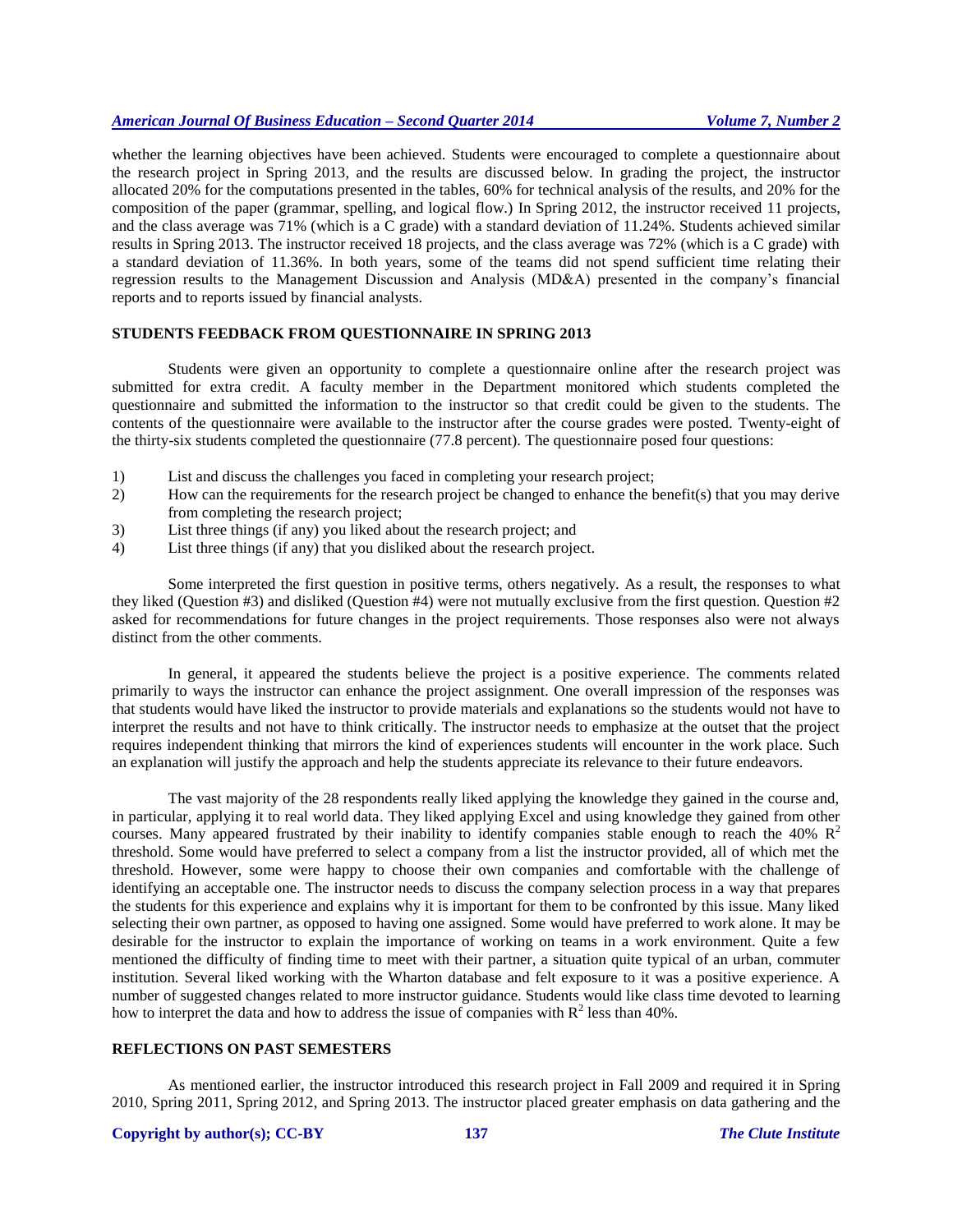computational aspects of the project in Fall 2009 and Spring 2010, and students were required to have at least 25 years of data (the previous projects that dealt with the computation and analysis of degree of operating leverage required at least 20 years of data). For Fall 2009 and Spring 2010 the instructor allocated 25% for the computations presented in the tables, 50% for technical analysis of the results, and 25% for the composition of the paper (grammar, spelling, and logical flow.) because the requirement to have at least 25 years of data meant that students spent more time on data gathering. The relevant macroeconomic data from the *Economic Report of the President* in some cases is limited to 16 years or less and required additional complex computations when a longer period is studied. One way of obtaining statistically significant results is to have a large sample size but the data may not be homogenous over the entire period. The instructor required at least 25 years of data for Fall 2009 and Spring 2010, but students found it very challenging to integrate the macro-economic data from the different *Economic Reports* and the instructor ended up doing the computations for the students. Due to the above difficulties that students encountered, the instructor required at least 16 years of data in Spring 2011, Spring 2012, and Spring 2013, but placed greater emphasis on the interpretation of results: 20% for the computations presented in the tables, 60% for technical analysis of the results, and 20% for the composition of the paper (grammar, spelling, and logical flow).

The instructor provides the required mathematical and statistical formulas as an Excel template, so the students only have to input the data for their company. Their challenge is to interpret their results. Students thereafter complete the regressions and explain their results. The authors will make available upon request the Excel templates for Home Depot so that other instructors can review the formulas.

Quite often the  $R^2$  statistic is very weak (less than 10%) which may be due to one or two outliers. Rerunning the regression without the outliers significantly improves the results. The teams must investigate the outliers which usually are due to mergers, acquisitions, and spin-offs that affect the reported revenues whereas the macroeconomic variable is fairly stable. The students reporting low  $R<sup>2</sup>$  values must produce a table showing regression residuals. Students have to review this table to identify outliers which they could remove from the data set and conduct a new regression.

#### **POSSIBILITIES FOR THE FUTURE**

Instructors could expand the research project by regressing sales growth rates to growth rates in the macroeconomic variable with a one-period lag. Multinational companies, such as IBM, Motorola, Coca-Cola, Pepsi-Cola, and McDonalds operate in many countries and derive substantial revenues from non-U.S. sources. A review of the *Wall Street Journal* or any other business publication shows that the U.S. economy tends to lead the economies of their major trading partners by six months to one year. The one-period lag could capture the delayed impact of non-U.S. revenues on the performance of the U.S. multinational companies. Forming teams of two ensures that each student is responsible for a significant part of the research project and synergies flow from their respective abilities. Students are encouraged to report problems with their teammates to the instructor, but reports of problems are very rare. However, instead of relying on students to voluntarily report to the instructor any problems with their teammates, a formal system of confidential written peer-reviews could be implemented and average scores on the peer evaluations could be incorporated in the final grade for the project. This would also help prevent "free riders" in the data collection and regression analyses portions of the project.

#### **CONCLUSIONS**

The authors believe that the research project provides an active learning experience and forces students to integrate their knowledge from others courses (in this case, macroeconomics and statistics) with cost accounting. By using real-world data students gain exposure to practical issues they may encounter after graduation. These are the kind of opportunities the AICPA Core Competencies and the AACSB Accounting Accreditation Standard #37 are encouraging. The research project expands the use of regression analysis beyond the area of cost estimation by relating sales growth rates to appropriate macroeconomic variables, introducing students to various other statistical measures of sales growth rates, and developing an appreciation of how inflation may impact the derived statistical results. Informal student feedback about the project has been strongly favorable although they find it very challenging but rewarding in that it assists them in integrating the knowledge gained from their economics and statistics courses in a meaningful way to accounting and financial decision making.

#### **Copyright by author(s); CC-BY 138** *The Clute Institute*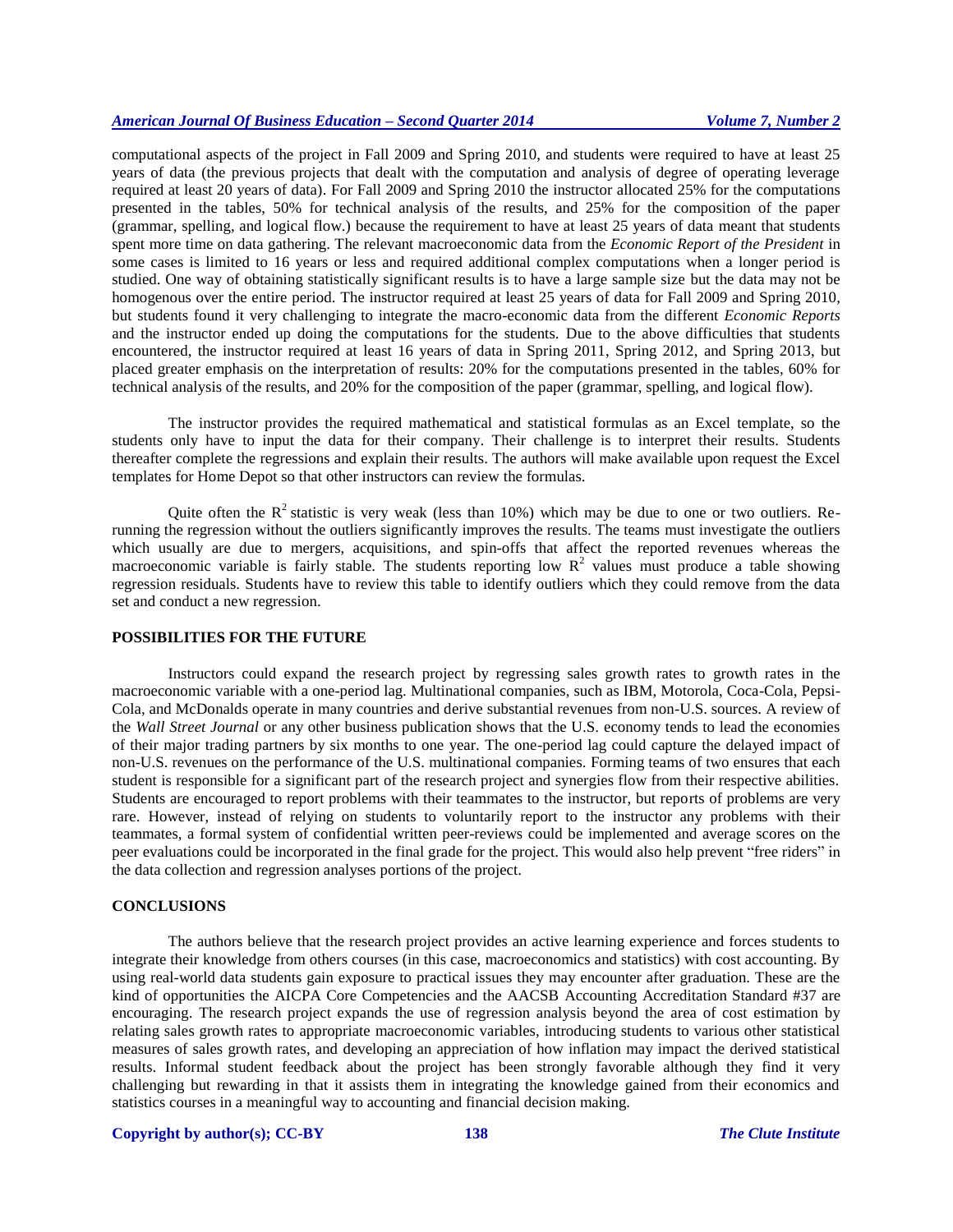## **AUTHOR INFORMATION**

**Mahamood M. Hassan**, Ph.D., is a professor of accounting at California State University, Fullerton over the past 25 years. His primary teaching has been cost/managerial accounting at the introductory and advance level to both undergraduates and graduates. He has published articles in various journals relating to finance. He previously taught at the University of Cape Town. He has been a member of the South African Institute of Chartered Accountants (SAICA) since 1977. He received his doctorate in finance from the University of Arizona in 1989, an MS in finance from Arizona in 1983, and a Bachelor of Commerce (Honors) in accounting from the University of Cape Town in 1973. E-mail: [mmhassan@fullerton.edu](mailto:mmhassan@fullerton.edu) (Corresponding author)

**Bill N. Schwartz**, Ph.D., CPA, is a retired accounting professor. He earned his doctorate at UCLA in 1978. He served on the faculties of Arizona State University, Temple University, Virginia Commonwealth University (where he also served as Department Chair), Indiana University-South Bend (where he served as Dean of the School of Business), and Stevens Institute of Technology (as Distinguished Affiliate Professor). He is a past Chair of the Teaching and Curriculum Section of the American Accounting Association. He is currently a visiting faculty member at the Swiss Business School in Zurich, Switzerland. E-mail: bschwartz1945@comcast.net

#### **REFERENCES**

- 1. American Institute of Certified Public Accountants (AICPA). (1999). *AICPA Core Competency framework for entry in to the accounting profession*. Available from
- http://www.aicpa.org/interestareas/accountingeducation/resources/pages/corecompetency.aspx 2. Baril, C., Betancourt, L., & Briggs, J. (2007). Valuing employee stock options under SFAS 123R using the Black-Scholes-Merton and lattice model approaches. *Journal of Accounting Education, 25*, 88-101.
- 3. Blocher, E. J., Stout, D. E., Juras, P. E., & Cokins, G. (2013). *Cost management: A strategic emphasis* (6<sup>th</sup> ed.). New York, NY: McGraw-Hill Irwin.
- 4. Brenner, V. C., & Watkins, A. L. (2011). Introducing students to the FASB Codification System. *The Accounting Educators' Journal*, 153-171.
- 5. Briggs, J. W., & Beams, J. D. (2012). Securitization of assets: An accounting and finance case. *The Accounting Educators' Journal*, 25-42.
- 6. Chiang, B. (2008). Integrating a service-learning project into management accounting coursework A sharing of implementation experience and lessons learned. *Accounting Education: An International Journal, 17*(4), 431-445.
- 7. Danvers, K., & Brown, C. A. (2009). Out-West Products, Inc.: A financial modeling and decision analysis case. *Journal of Accounting Education, 27*, 40-57.
- 8. Dikoli, S. S., & Sedatole, K. L. (2004). Delta's new song: A case on cost estimation in the airline industry. *Issues in Accounting Education, 19*(3), 345-358.
- 9. *Economic Report of the President*. (2012). Available from http://www.whitehouse.gov/administration/eop/cea/economic-report-of-the-president
- 10. Friedman, M., Rushinek, A., & Rushinek, S. (2006). The effect on achievement of using emerging technology in the managerial accounting course. *The Accounting Educators' Journal,* 25-40.
- 11. Hilton, R. W., Maher, M. W., & Selto, F. H. (2008). *Cost management: Strategies for business decisions* (4th ed.). New York, NY: McGraw-Hill Irwin.
- 12. Hoffjan, A. (2005). Calvados A business game for your cost accounting course. *Issues in Accounting Education, 20*(1), 63-80.
- 13. Horngren, C. T., Datar, S. M., & Rajan, M. (2012). *Cost accounting A managerial emphasis* (14<sup>th</sup> ed.). Upper Saddle River, NJ: Pearson Prentice Hall.
- 14. Kinney, M. R., & Raiborn, C. A. (2011). *Cost accounting Foundations and evolutions* (8<sup>th</sup> ed.). Mason, Ohio: South-Western Cengage Learning.
- 15. Laksmana, I., & Tietz, W. (2008). Temporal, cross-sectional, and time-lag analysis of managerial and cost accounting textbooks. *Accounting Education: An International Journal, 17*(3), 291-312.
- 16. Paquette, L. R. (2005). Growth rates as measures of financial performance. *Journal of Accounting Education, 23*, 67-78.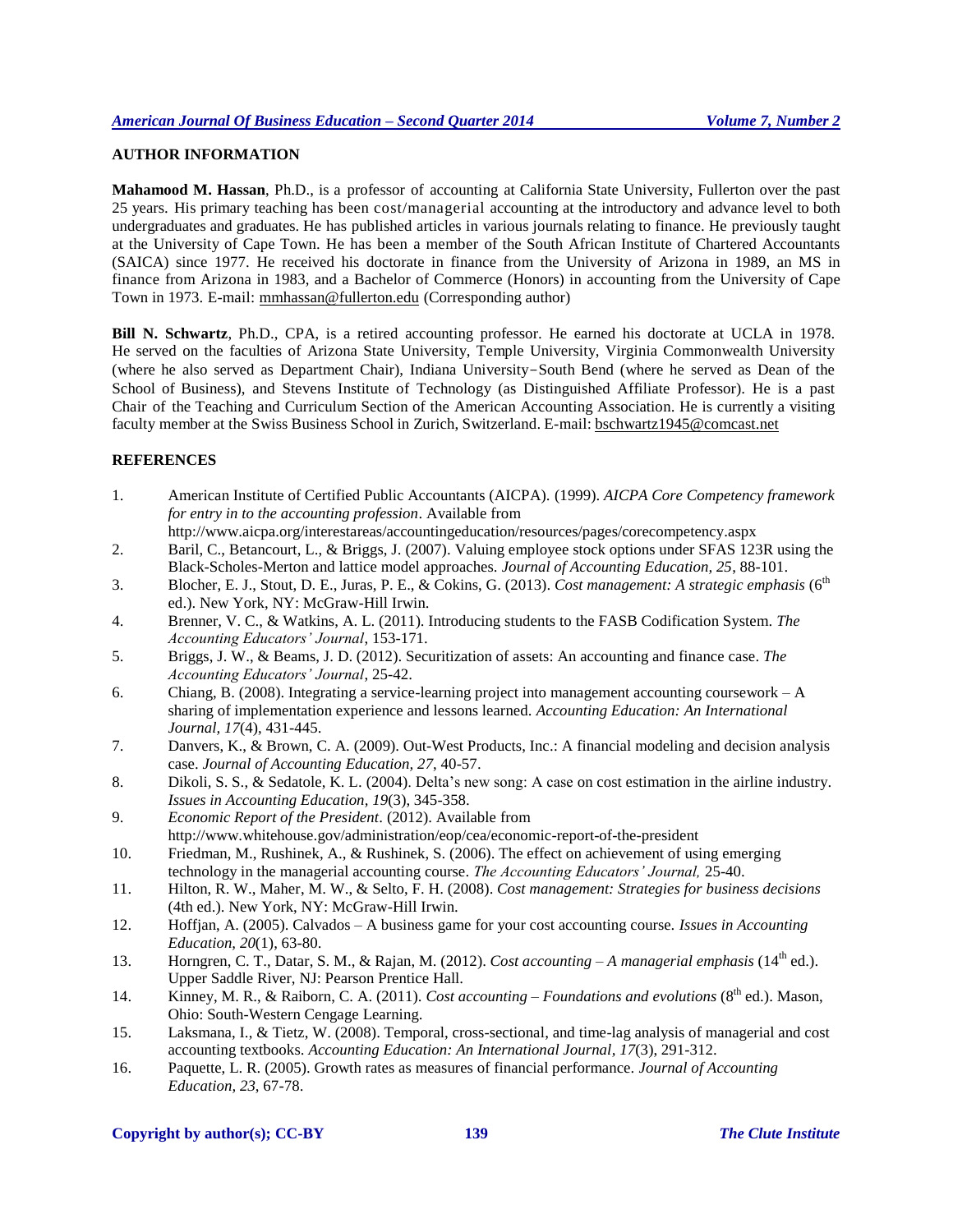- 17. Platt, D. E., & Towry, K. L. (2001). Pecos Products: A project introducing complexity into the study of activity-based costing. *Issues in Accounting Education, 16*(1), 99-124.
- 18. Securities Exchange Commission (SEC). Available from http://www.sec.gov/edgar/searchedgar/webusers.htm
- 19. Stout, D. E., West, R. N., & Liberatore, M. J. (2004). Project management: A core competency in managerial accounting education. *Management Accounting Quarterly, 5*(4), 53-61.
- 20. Swain, M., Charles, S., Hobson, S., Stocks, K., & Pratt, C. (2010). Managing the CPA firm at Dodge Company, 'Shoeing the cobbler's children.' *Issues in Accounting Education, 25*(4), 721-739.
- 21. The Association to Advance Collegiate Schools of Business International (AACSB). Available from http://www.aacsb.edu/accreditation/accounting/standards/STANDARDS-accntg-jan2012.pdf
- 22. Theuri, P. M., Greer, B. M., & Turner, L. D. (2011). The efficacies of utilizing a multimedia based instructional supplement on learners' cognitive skills. *The Accounting Educators' Journal*, 107-129.
- 23. Wharton Research Data Services. Available from https://wrds-web.wharton.upenn.edu/wrds/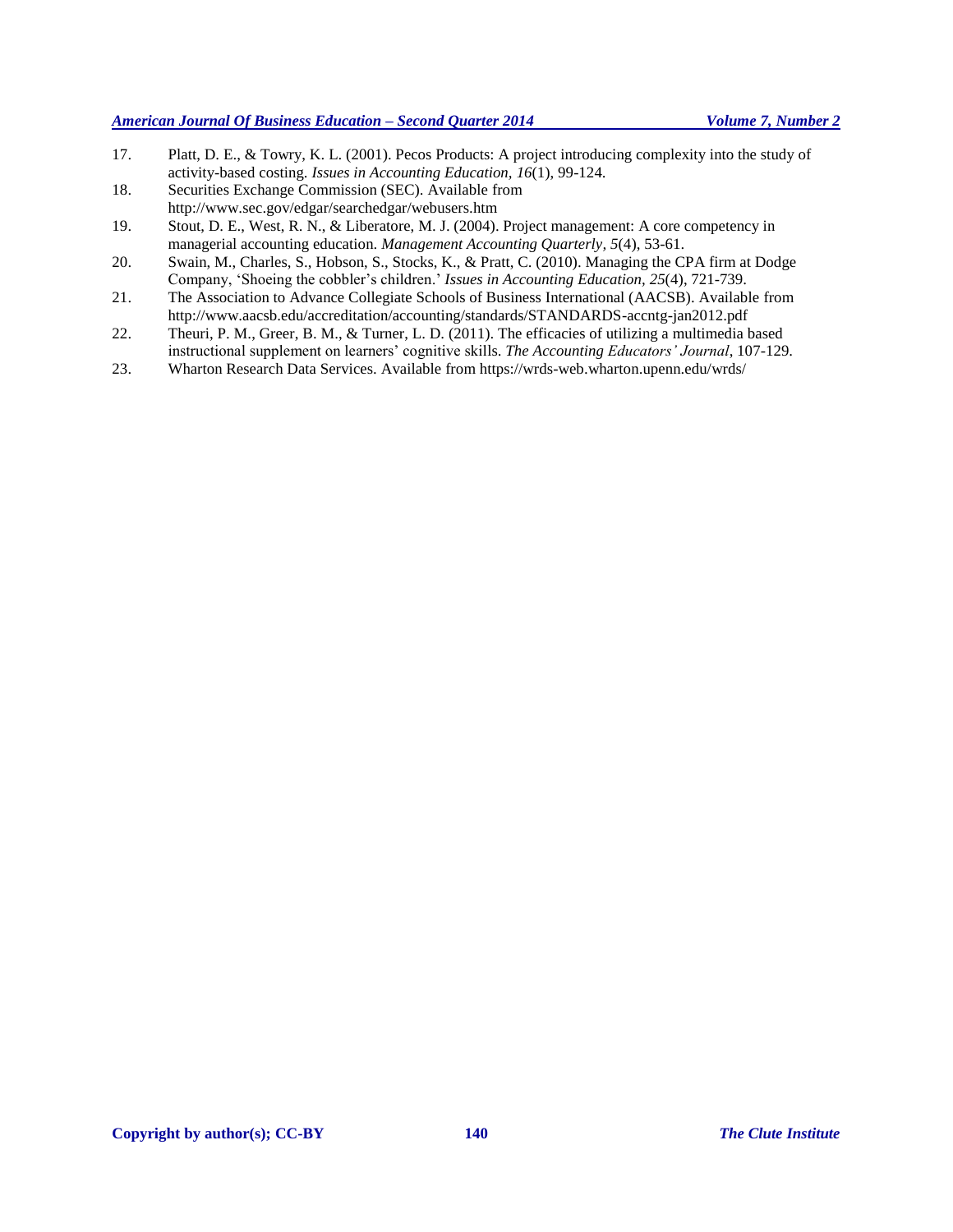|                                                                                        |                                                                                                                                        |                                                                         | <b>Appendix</b>  |                                                                                      |                       |                                                |  |  |
|----------------------------------------------------------------------------------------|----------------------------------------------------------------------------------------------------------------------------------------|-------------------------------------------------------------------------|------------------|--------------------------------------------------------------------------------------|-----------------------|------------------------------------------------|--|--|
|                                                                                        |                                                                                                                                        |                                                                         | <b>Section 1</b> |                                                                                      |                       |                                                |  |  |
| Home Depot's Annual Sales and Macroeconomic Data                                       |                                                                                                                                        |                                                                         |                  |                                                                                      |                       |                                                |  |  |
| $\mathbf{Year}^1$                                                                      | <b>Nominal</b><br>Sales <sup>2</sup>                                                                                                   | PPI <sup>3</sup><br>Real Sales <sup>4</sup><br>Nominal PCE <sup>5</sup> |                  |                                                                                      | Real PCE <sup>6</sup> | <b>Implicit Price</b><br>Deflator <sup>7</sup> |  |  |
| 1995                                                                                   | 15470.358                                                                                                                              | 132.7                                                                   | 15925.026        | 635.70                                                                               | 510.50                | 124.52                                         |  |  |
| 1996                                                                                   | 19535.503                                                                                                                              | 134.2                                                                   | 19884.871        | 676.30                                                                               | 548.60                | 123.28                                         |  |  |
| 1997                                                                                   | 24156.000                                                                                                                              | 133.7                                                                   | 24679.952        | 715.50                                                                               | 593.30                | 120.60                                         |  |  |
| 1998                                                                                   | 30219.000                                                                                                                              | 132.9                                                                   | 31060.312        | 780.00                                                                               | 665.60                | 117.19                                         |  |  |
| 1999                                                                                   | 38434.000                                                                                                                              | 133.0                                                                   | 39474.319        | 857.40                                                                               | 752.00                | 114.02                                         |  |  |
| 2000                                                                                   | 45738.000                                                                                                                              | 133.9                                                                   | 46660.275        | 915.80                                                                               | 818.00                | 111.96                                         |  |  |
| 2001                                                                                   | 53553.000                                                                                                                              | 134.0                                                                   | 54592.088        | 946.30                                                                               | 862.40                | 109.73                                         |  |  |
| 2002                                                                                   | 58247.000                                                                                                                              | 133.0                                                                   | 59823.611        | 992.10                                                                               | 927.90                | 106.92                                         |  |  |
| 2003                                                                                   | 64816.000                                                                                                                              | 133.1                                                                   | 66520.403        | 1019.90                                                                              | 989.10                | 103.11                                         |  |  |
| 2004                                                                                   | 73094.000                                                                                                                              | 135.0                                                                   | 73960.299        | 1072.90                                                                              | 1060.90               | 101.13                                         |  |  |
| 2005                                                                                   | 81511.000                                                                                                                              | 136.6                                                                   | 81511.000        | 1123.40                                                                              | 1123.40               | 100.00                                         |  |  |
| 2006                                                                                   | 90837.000                                                                                                                              | 136.9                                                                   | 90637.942        | 1155.00                                                                              | 1174.20               | 98.36                                          |  |  |
| 2007                                                                                   | 77349.000                                                                                                                              | 138.3                                                                   | 76398.217        | 1188.40                                                                              | 1232.40               | 96.43                                          |  |  |
| 2008                                                                                   | 71288.000                                                                                                                              | 141.2                                                                   | 68965.586        | 1108.90                                                                              | 1171.80               | 94.63                                          |  |  |
| 2009                                                                                   | 65955.000                                                                                                                              | 144.3                                                                   | 62435.572        | 1029.60                                                                              | 1109.30               | 92.82                                          |  |  |
| 2010                                                                                   | 67997.000                                                                                                                              | 144.9                                                                   | 64102.072        | 1079.40                                                                              | 1178.30               | 91.61                                          |  |  |
| 2011                                                                                   | 70305.000                                                                                                                              | 147.4                                                                   | 65153.752        | 1146.40                                                                              | 1262.20               | 90.83                                          |  |  |
| 2012                                                                                   | 74754.000                                                                                                                              | 151.0                                                                   | 67625.142        | 1219.10                                                                              | 1361.00               | 89.57                                          |  |  |
|                                                                                        | 1 Home Depot's financial year end is the last Sunday closest to January 31st, thus 1995<br>refers to the last weekend in January 1996. |                                                                         |                  |                                                                                      |                       |                                                |  |  |
|                                                                                        |                                                                                                                                        |                                                                         |                  | 2 Sales in millions of dollars from Wharton Research Data Services which is at       |                       |                                                |  |  |
|                                                                                        | http://wrds.wharton.upenn.edu.                                                                                                         |                                                                         |                  |                                                                                      |                       |                                                |  |  |
|                                                                                        |                                                                                                                                        |                                                                         |                  | 3 Economic Report of the President (2013): Producer Price Index for Consumer Durable |                       |                                                |  |  |
|                                                                                        | Goods (Table B-65).                                                                                                                    |                                                                         |                  |                                                                                      |                       |                                                |  |  |
| 4 Real Sales using 2005 as the base year (136.6).                                      |                                                                                                                                        |                                                                         |                  |                                                                                      |                       |                                                |  |  |
| 5 Economic Report of the President (2013): Personal Consumption Expenditure on Durable |                                                                                                                                        |                                                                         |                  |                                                                                      |                       |                                                |  |  |
| Goods in billions of dollars (Table B-16)                                              |                                                                                                                                        |                                                                         |                  |                                                                                      |                       |                                                |  |  |
| 6 Economic Report of the President (2012): Real Personal Consumption Expenditure on    |                                                                                                                                        |                                                                         |                  |                                                                                      |                       |                                                |  |  |
| Durable Goods in 2005 dollars (Table B-17)                                             |                                                                                                                                        |                                                                         |                  |                                                                                      |                       |                                                |  |  |
| 7 Implicit Price Deflator = (Nominal PCE / Real PCE) $x$ 100                           |                                                                                                                                        |                                                                         |                  |                                                                                      |                       |                                                |  |  |
|                                                                                        |                                                                                                                                        |                                                                         |                  |                                                                                      |                       |                                                |  |  |